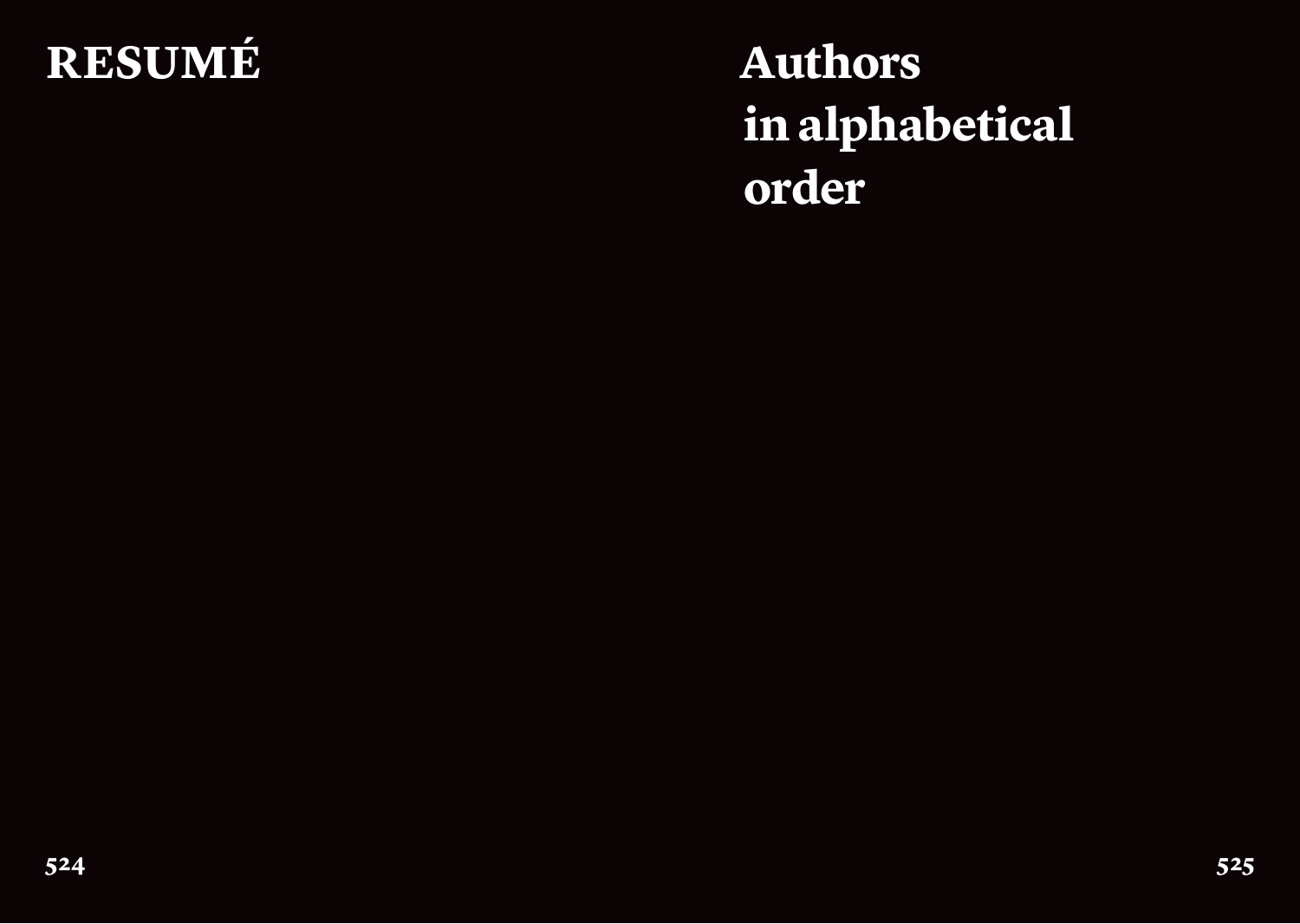## **II. 2. p. 172 – 207 Andrej Belák Segregated Roma and Health Policies –**

**Ethical and Practical Contradictions**

In my long-term research programme, I am experimenting with applying ethnography with a view to deepening the existing epidemiological, public-health and political understandings of the poor health condition of Roma in Slovakia. In the presented text I seek to show how, in the light of my varied research findings, current political agendas aimed to alleviate health disparities affecting the Slovak Roma appear as morally illegitimate and practically naive. First, I offer a critical review of the alleviation agendas' declarations as well as of their (barely existing) practice. Next, I share and discuss my construct of the logic of everyday health-related practices within segregated Roma settlements. Consequently, I point first to certain principal contradictions between the criticised agendas and the constructed logic of practice, and then – summing up related experiences shared with me by professionals across the country's health-care system – to a real-life analogy of these contradictions. Using the concept of participation and basic methodical premises from relational social theory purely rhetorically, and, alongside, remaining preoccupied with Roma health-related behaviour and repressive measures, the examined alleviation agendas strongly resemble those (paternalist and unsuccessful) endorsed by the late Communist state regime. The current policies, too, appear to count in Roma on such their capacities, preferences and tastes which most of them not only do not have, but which many of them simultaneously tend to consider, experience and resist as morally and/or qualitatively undesirable.

## **Jan červenka**

#### **III. 1. p. 324 – 345**

## **Cikán, Gypsy and Rom – the Dynamics of Naming Roms in Different Discourses**

The author discusses the ways Roms are labelled in different discourses, especially in the Czech and Slovak contexts. He suggests this labelling is rooted in the dynamics and a wide context, which is reflected in all segments of the communicative situation:

1) *The named object* itself is not self-evident: speakers referring to the Romani/ Gypsy population do not even agree on who should be included under the chosen term. This problem is often confused with the choice of the term itself. But even if it is not self-evident or even impossible to find a common autonym for all Romani groups, this does not mean the non-existence of common identification. Simultaneously, policymakers as well as researchers, in reality, do need to use a common term for Roms.

2) The author admits that *the choice of a particular term* is not self-evident. The term *Rom*/*Romové* (Czech)/*Róm*/*Rómovia* (Slovak) ('Rom/Roms') is new and not always accepted in most languages, and cannot be used in all contexts. After a thorough discussion of the term, the author, however, suggests it is the most appropriate term to be used in the current, especially Czech and Slovak, discourse.

3) The choice of the *language code* is not self-evident either. The author presents the paradox of a Romani person using the autonym *Rom* in Romani, while, at the same time, in the majority language preferring the term *Cigán* over the usual romism *Rom*.

4) What is not self-evident is *the situation of the speech act, its context, and stylistic level, the relation between the speaker and the addressee, and even the ethnicity (or supposed ethnicity)* of the speaker and the addressee, and even of the secondary addressees, as well as the witnesses of the speech act. For example, some Roms call each other *Cigán* in the majority language, but in communication at a more official level or in everyday communication with the non-Roma, they insist on the usage of the term *Rom*. The author finds problematic the term *emic labelling*, and suggests the possibility of discerning between the term *autonym*, i.e. the term speakers use when *labelling* themselves, and *endonym*, i.e. the term speakers use to express what they *consider* themselves to be. Such dichotomy would be meaningful in communication in the majority language. Emic labelling can also be seen as the usage of terms by Romani representations, which is an approach often ignored by other Romani studies scholars. Červenka demonstrates that ever since the 1970s the majority term *Rom* (as a borrowing from Romani in majority languages) has widely dominated in the choice of terms in the names and declarations by Romani organisations.

5) All the opinions mentioned above are perceived as *changing in time*. The author underlines, in particular, the changes in stylistic conventions that are rooted in the development of connotations and associations linked to a certain word as a key to the choice of a particular variant available. The dynamic as well as ambiguous change in the use of the terms *Rom/Róm* in opposition to *Cikán/Cigán* in Czechia and Slovakia from the 1960s until today is analysed with the aim to show that the choice of terms reflects not only the changes in attitudes to Roms.

6) The change in the context of labelling Roms is observed not only in time. The author goes on to show *the asymmetry of contexts of different national languages*. Červenka warns against the mechanical identification and translation of the English term *Gypsy* by always using the Czech term *Cikán* and Slovak *Cigán* (as well as against such usage of the term *Rom/Róm*), and recommends the loosening of strong ties between seemingly unproblematic translation equivalents.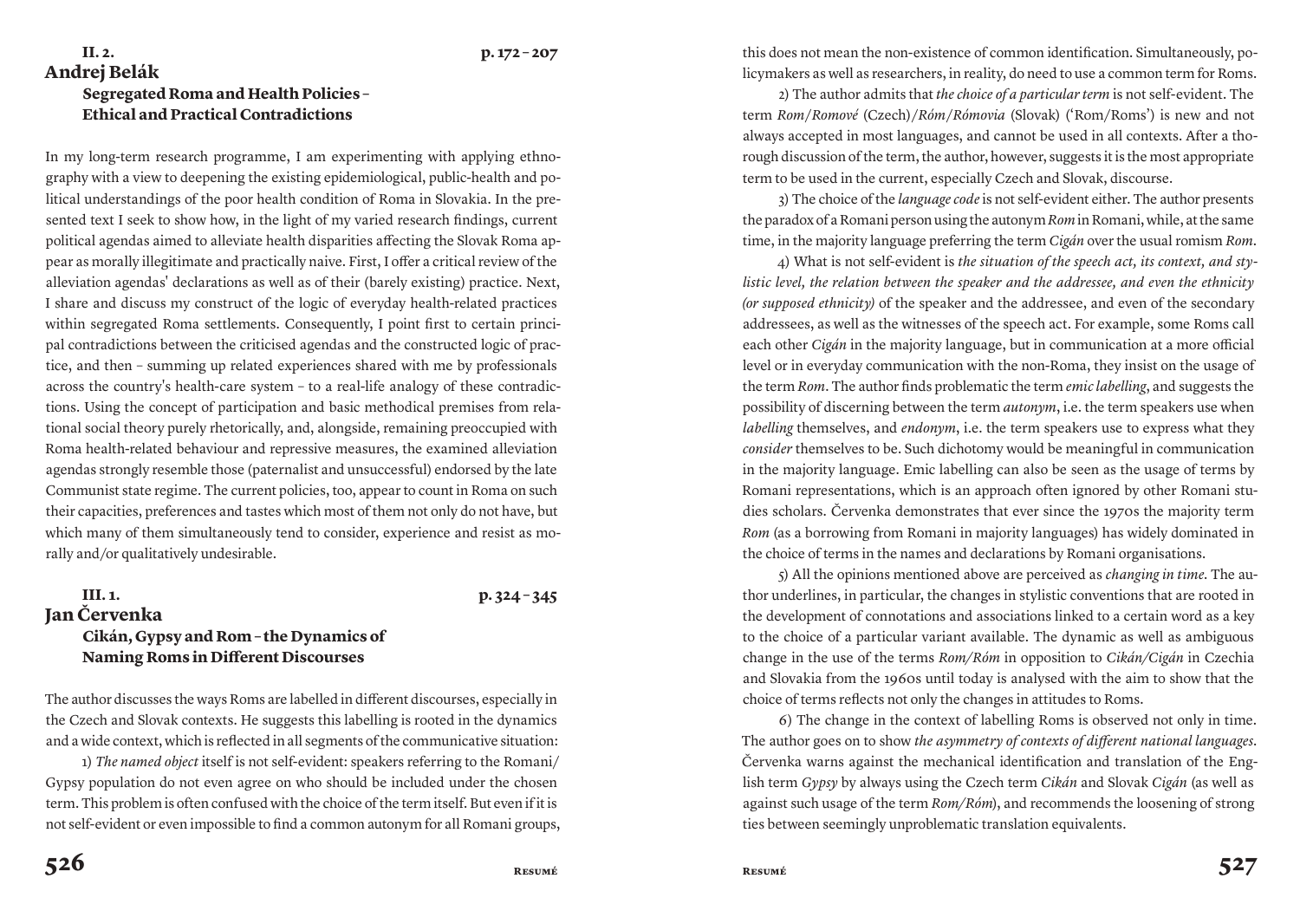#### **I. 3. p. 84 – 103 Andrej Findor, Zuzana Maďarová, Alexandra Ostertágová Social Justice in Slovakia: The Moral Foundations of a Contentious Political Issue**

The authors focus on the Moral Foundations Theory, an empiricist approach to studying the asymmetrical interplay between intuitive moral judgments and moral reasoning, and on the role it could play in analysing political contestation in the Slovak Republic. Using the Slovak adaptation of the Moral Foundations Questionnaire as the main analytical tool together with the Political Attitudes Questionnaire, they set to identify the plurality of moral foundations (care, fairness, authority, loyalty, and sanctity) and their relationship to the ideological preferences of the Slovak public and its distinctive segment – members of human rights non-governmental organisations (NGOs). The authors introduce an empirical case study dealing with the contested notion of social justice embodied in the revised Act on Assistance in Material Need. The survey  $(n = 298)$  of moral foundations and political attitudes towards this revised Act through an unrepresentative sample of the Slovak population and members of human rights NGOs found conflicting understandings of social justice (e.g. fairness): as proportionality for the unrepresentative sample of the Slovak population and as equality of opportunities for the members of human rights NGOs. The survey also provided evidence for the contention that different political attitudes to social justice rely on different sets of moral foundations. The authors discuss these findings in the context of racialised ethnic prejudice against Roma in Slovakia and the considerable lack of public support for inclusive social policies designed for members of marginalised Roma communities. The identification of the so-called 'moral gap' between the unrepresentative sample of the Slovak population and the members of human rights NGOs contributes to the assertion that conservative moral foundations (authority, loyalty and sanctity) fulfil the role of in-group/out-group boundary making mechanism. This finding enables the authors to discuss further the potential as well as the constraints of designing effective political communication frames which, while appealing to conservative moral foundations, will deliver prosocial, inclusive messages, transcending the in-group/out-group divide.

## **II. 1. p. 146 – 171 Jan Grill The transforming Fabrics of Intercultural Relations: The Modes of Co-Existence in Tarkovce in East Slovakia**

This chapter explores the transforming fabrics of intercultural relations in East Slovakia. Rather than theorising models of co-existence in generalising and top-down models assuming pre-existing social formations defined through homogenising ethnic lenses (Roma and non-Roma), this chapter turns its focus on a particular dynamics and differentiated patterns of interaction in a local context of the village of Tarkovce in East Slovakia. Drawing on a long-term ethnographic fieldwork and historical research, it attempts to provide a historical-cum-ethnographic reconstruction of different modes of co-existence and complex entanglements in the changing group formations and asymmetric power relations since the second half of the twentieth century until today. In this village, Roma live in spatially marginalised segment *Taboris*, on streets inhabited predominantly by Roma families located 'in between' the *Taboris* and the village core, but some Roma also live alongside non-Roma villagers in the village centre. This chapter examines how the present pattern of spatial and social organisation has developed in relation to state policies, changing geopolitical forces and borders, and economic strategies. It outlines the historical context in which the traditional majority of non-Roma groupings symbolically and spatially occupied the village centre and Roma villagers settled in the marginalised 'Gypsy settlement'. Following the political changes in Czechoslovakia after 1948, this order was transformed with the implementation of several socialist policies towards 'citizens of Gypsy origins', such as the liquidation of old 'Gypsy settlements', state loans for constructing houses, or employment policies. The resulting mixed pattern, in which some Roma moved to the position of immediate neighbours, has generated various social differentiations and reconfigured local hierarchies between local Roma and non-Roma, as well as within the local Roma themselves. These differentiations reflected the key assumptions of the evolutionary ladder of progress embraced by socialist discourses. Some aspects of this spatio-temporal framework and forms of classifications permeated the everyday categories used by ordinary Roma and non-Roma for making moral distinctions on a continuum between 'backward' and 'more cultured' people – i.e. those 'living on a (good civilizational) level'. The socialist state categorisations influenced the local classificatory matrix, and Roma individuals selectively and contextually deployed these social differentiations, which fused and intersected with other vectors of difference existing within the Roma world. The second part of the chapter explores the effects of post-socialist transformation characterised by ethnicisation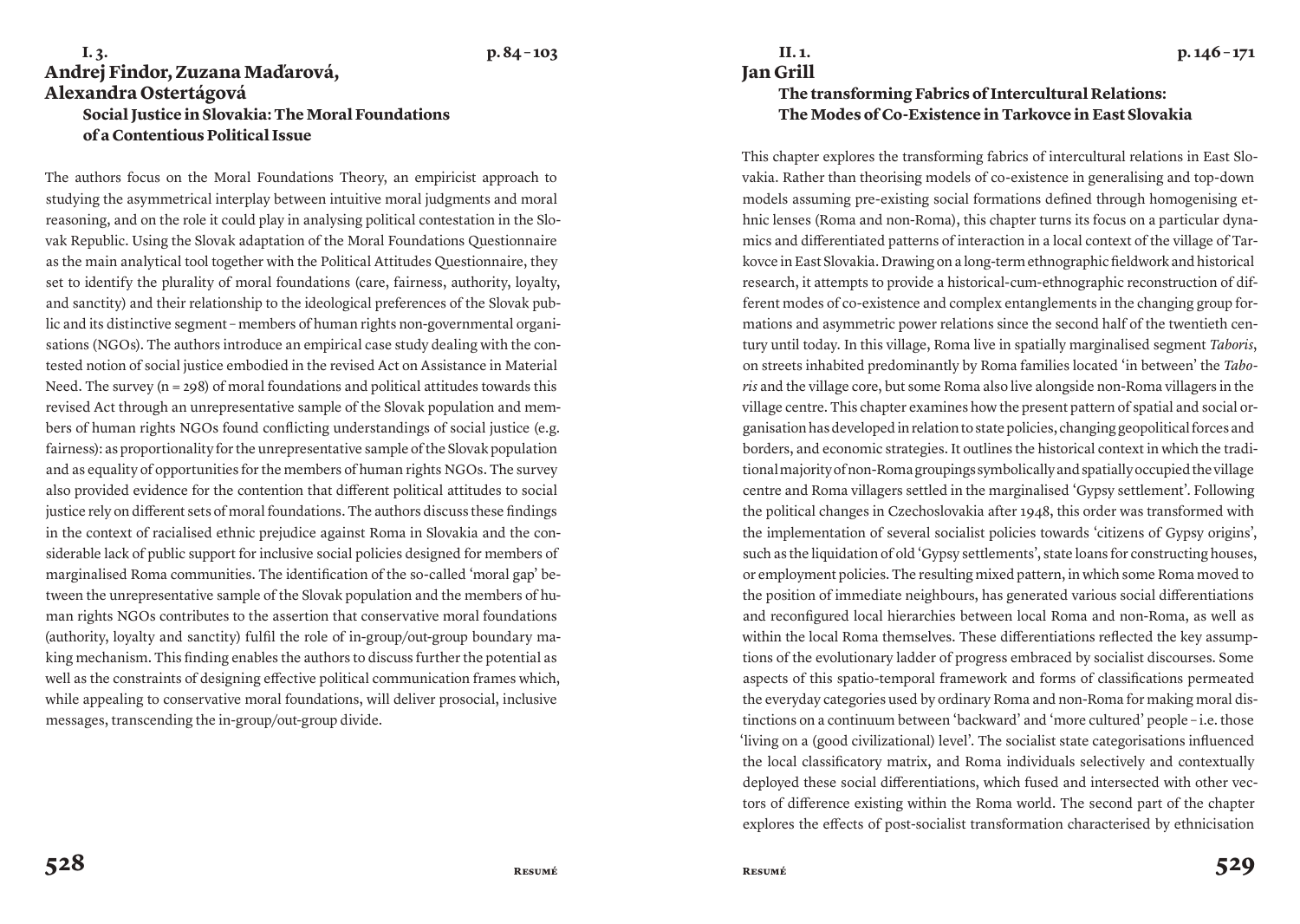of poverty, neo-liberal reforms and unemployment in the village since the 1990s. Moreover, the social life in the village was greatly influenced by waves of Roma asylum seeking and labour migration throughout the late 1990s and the beginning of the 21<sup>st</sup> century. The chapter pays particular attention to the most recent re-configuration of the existing social order, power asymmetries and spatial re-organisation in relation to the most recent Roma migrations to Great Britain. These forms of migration have been accompanied by simultaneous rural-urban migration of local non-Roma youth in search for socio-economic opportunities. These two processes, reinforced by the conspicuous consumption of the returning successful Roma migrants, have led to increased visibility of Roma in the village centre and to redrawing power asymmetries, and have challenged the ways in which Roma and non-Roma see their mutual co-existence, neighbourliness and modes of interaction. For most Roma villagers, migration not only gave them an opportunity, but also effectively manifested through social practices of Roma migrants that 'the tide has turned'. Roma migration to Britain challenged some of the existing hierarchies and was perceived rather ambiguously by non-Roma villagers. Some non-Roma villagers suggested that England helped 'our Roma' and 'elevated' their 'level' (living conditions and manners). Other non-Roma experienced the success displayed by the returning Roma migrants in terms of what G. Hage characterises as 'relational envy' (Hage, 2002). Successful Roma migrants were seen as moving faster than non-Roma villagers who frequently experienced their previously privileged position in local hierarchies as challenged.

#### **III. 2. p. 346 – 373 Markéta Hajská** *Gažikanes vaj romanes?* **The Language Attitudes of  Vlax Roma from an Eastern Slovak Community towards Three Locally Used Languages**

The study is based on the author's long term research (since 2000) in a sub-ethnically mixed Roma village inhabited by Vlax/Lovari and Non-Vlax Roma, speakers of Northern Central Romani in Eastern Slovakia. The village is inhabited by monolingual non-Roma using two varieties of Slovak language (the official standard language, as H-code = high code, and local *Šariš* dialect, as L-code = low code); bilingual Rumungro Roma, speakers of North-Central (N-C) Romani and Slovak language; and trilingual Vlax Roma, speakers of N-C Romani, Vlax Romani and Slovak. The members of each ethnic group have different views of language prestige, and the meaning of the language of higher prestige in the given *diglotic situation* is always very specific: each speech community regard its own language as a code connected to higher prestige.

The study focuses on the language behaviour and the attitudes of Vlax Roma, for whom Vlax Romani is the cornerstone of Vlax identity and the symbol of high social prestige. The language attitudes of the Vlax Roma not only characterise their own opinions on languages, but also reflect the meaning of the social position and social status of the speech communities.

For Vlax Roma, every language in a *polyglotic situation* is connected to specific domains, which are shared and known by all members of the Vlax groups. This language behaviour is also visible in interactions between Roma and Non-Roma, and certain situations are characterised by the use of different kinds of strategies, such as parallel communication, demonstration of the ethnic status, hidden language plays, and overlooking others on purpose. *Romanes* covers all domains of the inter-Romani communication of Vlax Roma in private and also public space. *Gažikanes* (Slovak language) is used only for communication with Non-Roma, intra-Romani communication. The use of this code among Roma is very exceptional, and relates to a lower status or can be connected to discourse code switching.

#### **I. 1. p. 40 – 58 Milan Hrabovský Antiziganism as a Barrier to Roma Inclusion**

The study deals with the problem of antiziganism as a racist concept, which is not as obvious as 'ordinary' racism. Antiziganism is gaining on importance. Life in a 'ghetto', life in poverty, illiteracy, shortage, pauperism, lack of hygiene and the alarming state of housing mean that we indeed have a real problem across society. But all our efforts repeatedly fail. Moreover, some authors begin to blame Roma for this situation. They assert that Roma have adopted maladaptive strategies which constantly ruin their lives. On the other hand, this is not the whole picture. It is very important to reject all kinds of any maladaptive strategies, but if the claim still exists in our society that 'gypsies' are 'inferior biological species', we must also turn to another explanation.

This study therefore concludes that antiziganism is not about prejudices, biases and stereotypes, but about *acting* against Roma, which has roots in *the somatisation* of the given social context of their lives. If any member of the general population showed an equivalent level of poverty, illiteracy, shortage, pauperism, lack of hygiene and an alarming state of housing, their situation would not be measured and somatised as with Roma. To sum up: the social context of Roma is explained with their *race*, and the social context of the majority is explained with social and political *factors*. For this reason, we may assign antiziganism to racist ideology as such.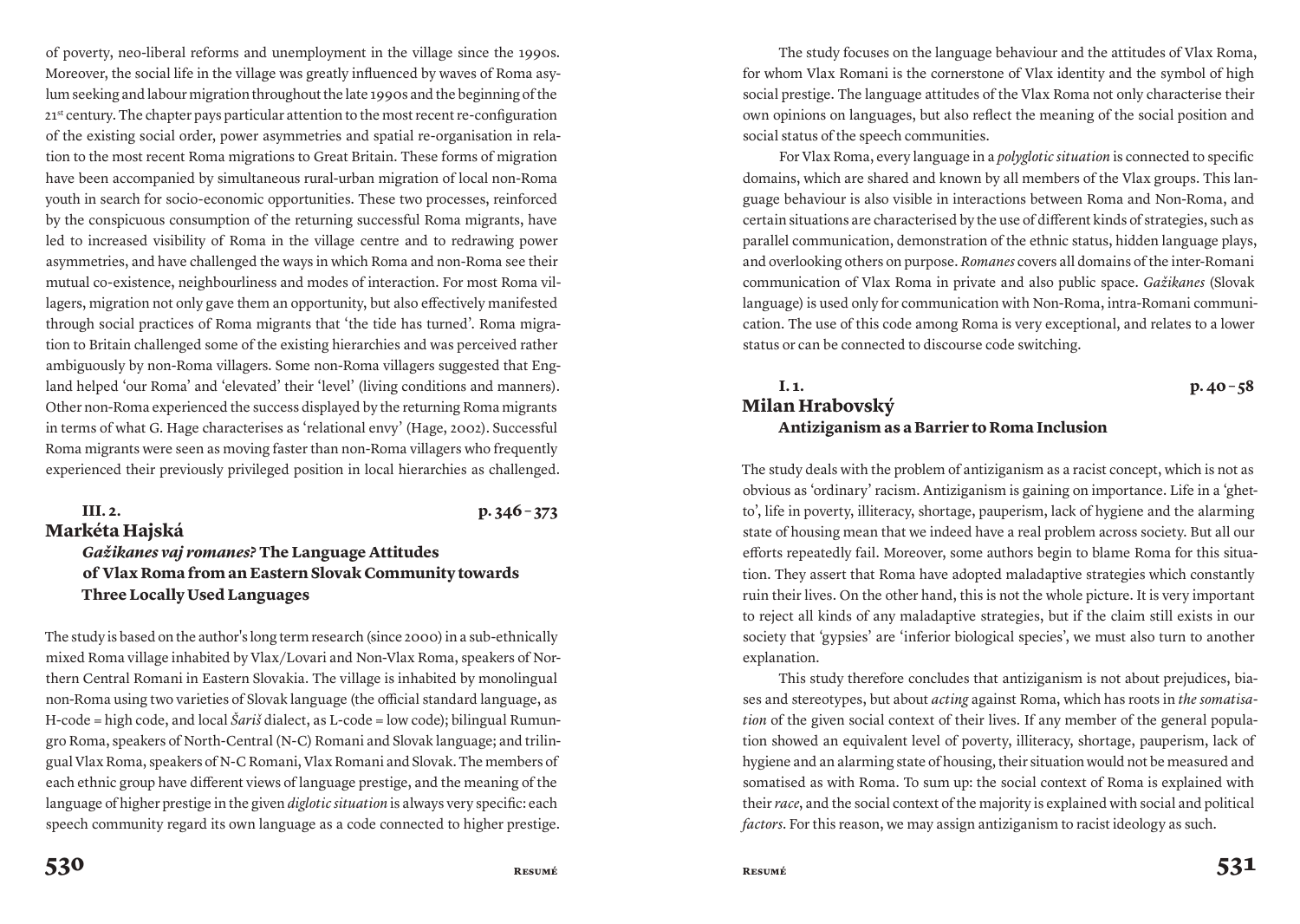In the first part of this study, we deal with Nazi construction of Roma as a type of 'asocial being'. The category of 'asocial being' served Nazi for the purpose of making from Roma a racial category of so-called *Untermenschen*.

This interweaving somatisation and 'asocial being' heads towards ultimately a racist statement that *no* social and political measure (education, nurturing, and affirmative action) will be capable of compelling and changing Roma to live 'a normal life'. Hence, we can define antiziganism as *acting*, which ascribes to the given social context its 'soma' (body), and such ascribing focuses exclusively on the group called 'gypsy'. For example, poverty and criminality are *inscribed* in the soma (body) of Roma.

For this reason, the study raises three possible outcomes or answers to antiziganism: a) to reject the 'biological view' of Roma; b) to reject the right-wing view; and c) to apply a contextual view of all human beings.

Hence, the main problem with antiziganism is not the alleged or actual differences between human groups, but the fact that antiziganism *rejects* true and fullfledged integration of Roma in society. If the concepts of somatisation and 'asocial being' with respect to Roma prevail (e.g. they cannot attain any progress; they are 'weak', 'parasitic' and 'asocial race'), then *these* 'arguments' contribute to a collapse of inclusive programmes.

Describing Roma as an 'inferior' and 'intellectually retarded' race helps racists (and not only them) to construct a homogenous group, for which every hatred, stereotype or any other (verbal) attack is justified and considered to be the right one.

#### **I. 4. p. 104 – 142 Tomáš Hrustič 'It Is Up to Us What Agreement We Make'. An Overview of Roma Political Participation in Slovakia (1990 – 2014)**

The recent history of Roma political participation in Slovakia is very complicated and effortful, and has been marked by overlooking and refusal of Roma by mainstream political parties on one hand, and rivalry, disunity and schism of Roma representatives and leaders on the other hand. And somewhere between these two hindrances, efforts for participation in governance and mobilisation of up-coming leaders (local, regional and national) were born, and the first small positive results were personified in successful elected Roma representatives at local level and young and educated Roma in high positions in state administration. The enumeration of examples of Roma political participation shows that despite the diverse heterogeneity of Roma communities, there are some instances for a greater mobilisation potential. My argument is based on the assumption that Roma political disunity is not primarily

caused by the heterogeneity of Roma. Rather, Roma elites have not yet been able to conceptualise Roma political and ethnic identity and to organise and promote this conceptualisation into a more intensive mobilisation of Roma.

This chapter maps the political participation of Roma. The first part describes the recent history of Romani political parties in the 1990s and their effort to influence political life in Slovakia. The second part describes direct participation of Romani candidates in all types of elections in Slovakia, and focuses on their performance, election campaigns and reflection of their successes or failures. It lists the results of Roma candidates at national, regional and local levels, and analyses the potential that Roma representatives have for all these levels. The political participation of minorities can be characterised either by establishing of or working in minority/ethnic political parties, or by ways of cooperation of individual Roma with mainstream political parties and structures. In the case of Roma in Slovakia, both tendencies can be observed, and both have a legitimacy and, from the perspective of minority, certain advantages and disadvantages.

This chapter identifies a few moments in the short history of Roma politics in Slovakia with a great potential for a more intensive and massive mobilisation of Roma, such as successful networking of local and regional Roma structures during the euphoric days shortly after the Velvet Revolution, which clearly proved that in some cases Romani elites are able to mobilise and activate the Roma constituency. Another promising potential for a more organised mobilisation of Roma could be witnessed in several recent local and regional election campaigns, mostly led by the younger generation of Roma leaders. On the other hand, the chapter describes and analyses several attempts of Roma leaders to create an agreement, coalition and more specific cooperation with mainstream political parties. It concludes that, with a very few exceptions, mainstream political parties always ignored Roma leaders, or tried to use mostly short-term agreements with them to attract Roma votes or as election tokenism.

#### **II. 3. p. 208 – 223 Tomáš Hrustič**

## **Usury in segregated Romani settlements in East Slovakia**

The paper describes how moneylending has become one of the easiest and most sustainable ways out of poverty for many Roma living in segregated settlements in the rural regions of East Slovakia. Most activities of Roma living in a segregated settlement seek to secure their material and financial existence. The financial strategies of people living in excluded environments are motivated by mechanisms different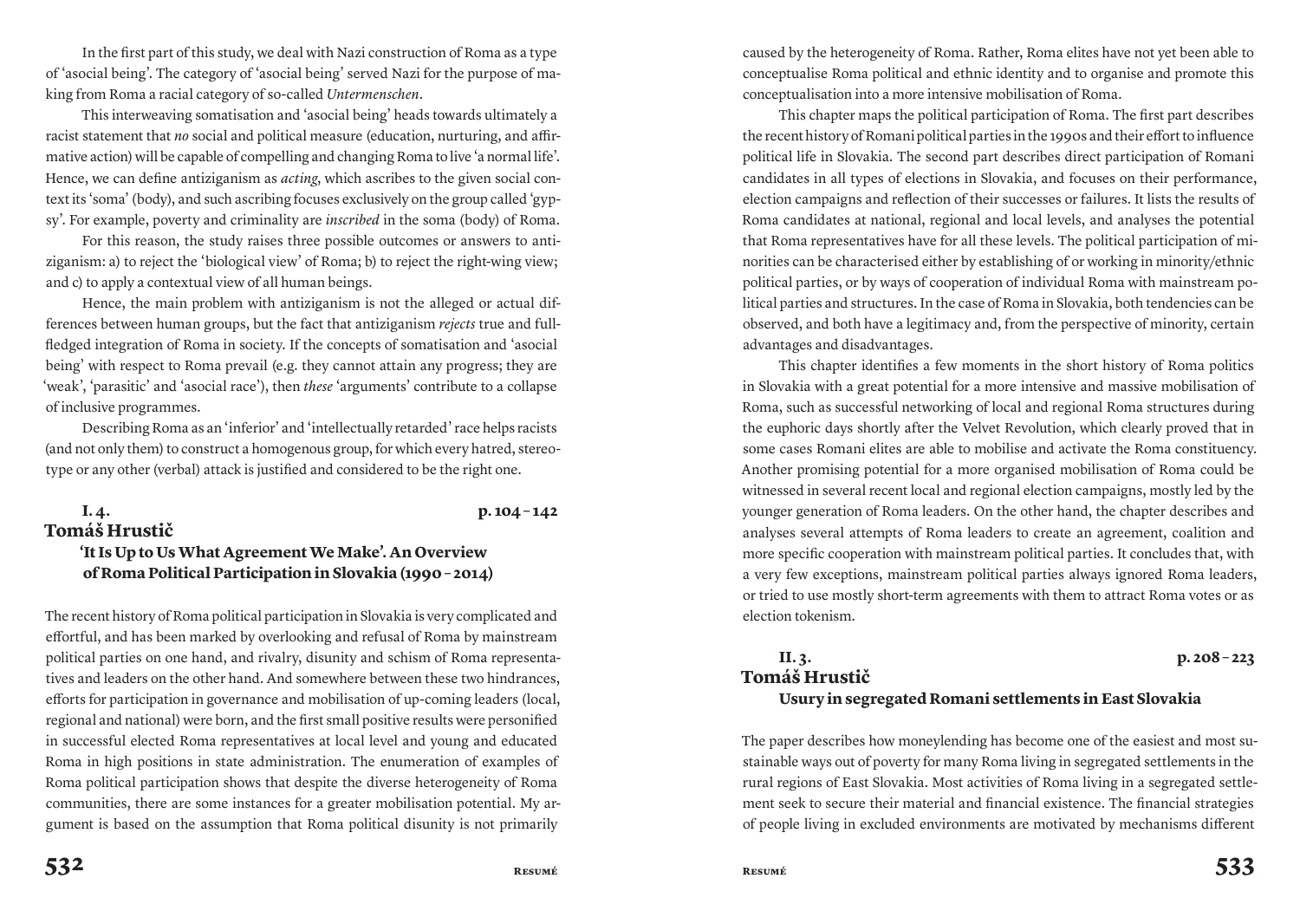from those of the middle class. One of the phenomena linked to financial strategies of impoverished people is debt – lending and borrowing money, often accompanied by various interest rates ranging from lower rates to usury. Thus, usury is often perceived from emotional and moral perspectives. This paper is trying to explain usury (lending and borrowing money with high interest rates) in a broader context as a strategy beneficial to both parts – lenders and borrowers, which often resembles the patron vs. client relationship. Further to the author's long term research in a segregated Roma settlement in East Slovakia, the paper describes the mechanisms of money lending with a focus on the interpretation of usury by loan sharks and their clients. According to these analyses, the concept of high interest short-term money lending pervades the entire system of local settlements' economy. For a middle class outsider, the borrowers' perspective looks like an irrational decision, leading to the vicious cycle of poverty. However, it proves to be a rational behaviour of securing the means of existence for short periods. On the other hand, looking at the loan sharks' emic perspective, usury is the way of securing power and existence for long periods. Moreover, many Roma become at different times borrowers and lenders, using any cash at hand to invest into small loans. Lending and borrowing money, ranging from small cash loans to usury, is the key role in the financial life of a family, and pervades the entire social system in these settlements. In its conclusion, the paper shows the ways how usury in a segregated Romani settlement leads to social mobility beneficial both for lenders and for borrowers, although, in the long term, it brings possibilities for economic improvement only for a few, while limiting the financial possibilities of others. And it also leads to statements that any policies and state mechanisms focused on repressive measures against usury will necessarily fail because only systemic changes tools addressing poverty, like official micro-loans and micro-financing, have the potential to cope with usury and its related side-effects.

#### **Eva Krekovičová**

#### **III. 4. p. 398 – 415**

#### **The Comic Figure of a Rom in Slovakia and Its Changes over Time through the Example of Anecdotes and Cartoons**

The author based this paper on her research of cultural representations of the Roma minority, as seen through the eyes of the majority. She observed the image of Roma through their reflection as comic heroes. The comic nature of the hero is based on the principle of superiority and incongruence.

*The comic figure of the Rom is characterised as a specific variant of a comic hero with the centre of extension in the territory of today's Slovakia and Hungary.* The oldest sources from the territory of the historic Hungarian Monarchy date back to the 1680s (school theatre plays, prayer parodies, vagant poetry).

The author also focuses on the change of image of the hero from the 2<sup>nd</sup> half of the 19th century until today through the example of jokes and cartoons. The Rom as a comic hero dominates in both genres and is strongly essentialised.

She mainly concentrates on anecdotes disseminated through the internet, which tend to depict Roma as enemies and evil-doers through the example of: 1. a thematic group about Roma and skinheads (heroes and anti-heroes); 2. texts with similar or identical themes, from which skinheads are absent; and 3. jokes with holocaust topics.

*Two fundamental image changes* can be noted in the proclaimed attitudes: *1) a shift from ' foreign' to 'enemy'*; and *2) an emergence of the dehumanisation principle.* From the point of view of the relationship between image and reality, both changes, at first sight, copy the trend of deteriorated attitudes of the majority towards Roma, as observed in recent researches by sociologists. The situation, however, is more complicated.

On one hand, the material confirmed that images represent contextual categories, which is related to processuality, i.e. openness towards changes, and to a potential tendency towards ambivalence. A special category, however, is constituted by anecdotes characterised by 'aggressive humour', which proves that *contextuality in the research of images should be perceived in a comprehensive manner*, i.e. not only with regard to the historic reality which they reflect or have the potential to reflect, but also *in relation to the poetry of the genre in which they are reflected*.

#### **III. 3. p. 374 – 397 Pavel Kubaník 'Playing the books'. Notes on the acquisition of Slovak in Gav**

The article focuses on the role children play in the process of second language acquisition in one of larger Rom settlements in Eastern Slovakia, which the author calls *Gav*. Gav is a spatially and symbolically segregated locality inhabited by Roms. Administratively, it forms part of the village called Valal here, where only non-Roms ('Gadjos') live. Adult Roms in Gav are all bilingual, speaking Romani and Slovak, while local Slovaks only exceptionally understand some basic Romani. Intra-group communication in Gav is conducted in Romani. The use of Slovak in this context can be seen as a discourse means indexing parts of the non-Rom world, the typically reported speech of 'Gadjos'. Besides mass media and short encounters with 'Gadjos', the major input of Slovak for Rom children is their school attendance. While Rom parents do not make much effort to teach their children a second language before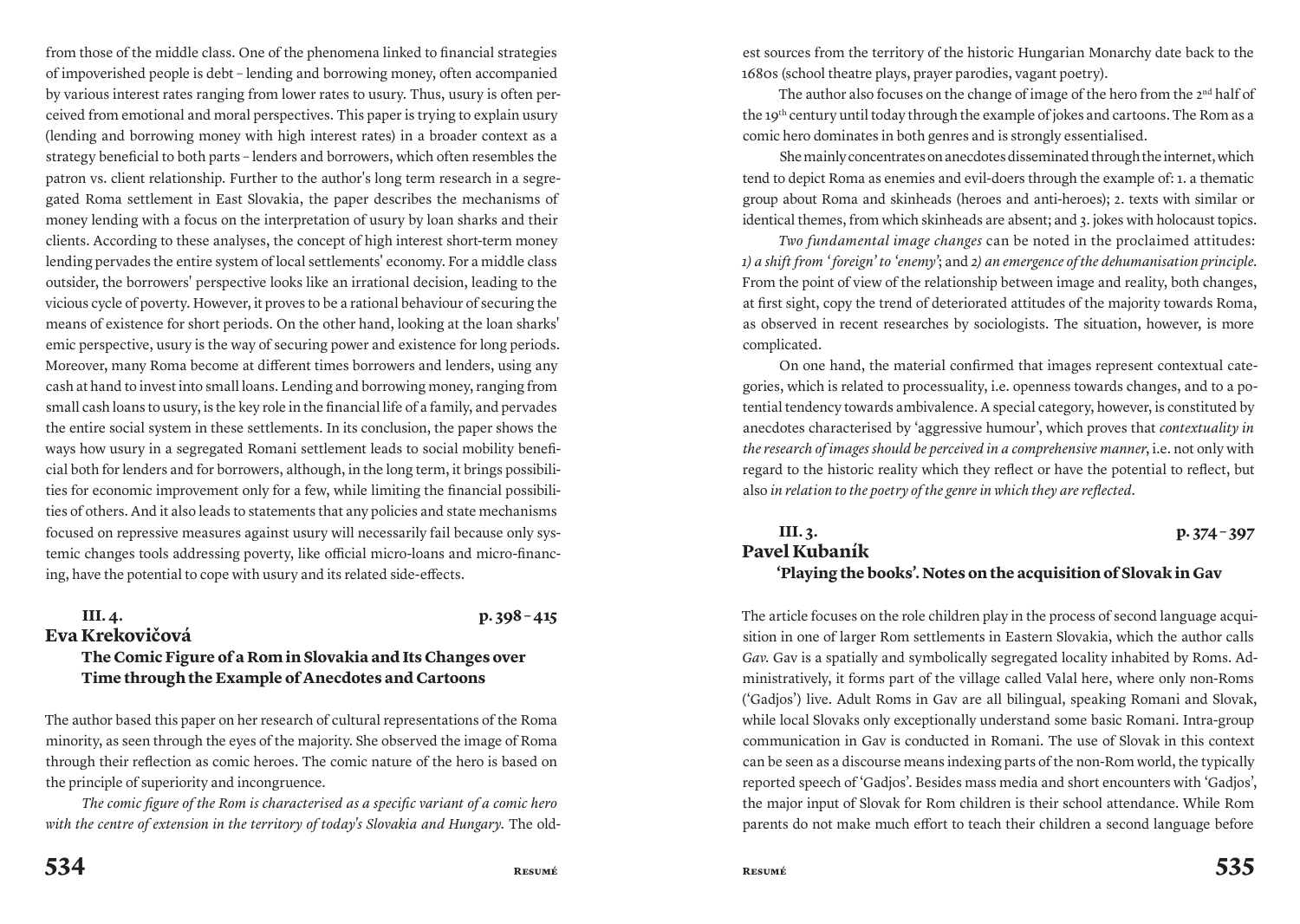going to school, the role of peer groups in this process is quite significant. Children attending school are in everyday active contact with speakers of Slovak (e.g. their teachers) more than adults, and children's peer groups play an important role in the socialisation of children in pre-school age as well. In this context, the active role of children in the acquisition of a second language is logical. In its final part, the study examines how children's peer groups are 'playing the books', which is an idiomatic expression for the pretend play of school. The conversation analysis of some segments of video-recorded play sessions shows how six-year-old children are able to handle their (partial) knowledge of two languages and how the background of the pretend play within the peer group helps younger children to acquire items of Slovak.

#### **III. 6. p. 438 – 479 Arne B. Mann Ethnic Stereotypes as Sources of Jokes about Roma**

The manifestations of the attitudes of the general population towards Roma can be observed in the formulation of state policies on the basis of the public presentation of opinions by the representatives of political parties and opinion leaders, presentation in printed and, in particular, electronic mass media, or representative public opinion surveys. Another possibility is the observation of the majority's attitudes on the internet in the form of widespread and still active presentation of jokes about Roma. Anonymity in this case gives the opportunity to express uncensored opinions of contributors; on the other hand, it should be noted that internet communication involves just a certain part of the population of the country, as a result of which such manifestations are not an objective representation of the situation in society.

Jokes play an important role in the process of creating and proving group identity. Through the mocking of the actual and supposed differences of the members of another group, they seek to emphasise the exclusivity of their 'own group', highlighting the 'risk of threat' by the other group. This process includes the creation and use of ethnic stereotypes, i.e. fixed ideas, attitudes and perceptions of their own ethnic group (*autostereotypes*) and of other ethnic group(s) (*heterostereotypes*).

The paper seeks to analyse the jokes on Roma created on the basis of existing heterostereotypes in part of the general population, currently disseminated through the internet. The set consists of 631 units.

The comparative group consists of jokes known from the period before 1989, recorded on the basis of own recollections and the recollections of contemporaries. Another source is the published works by Milan Leščák, Jiří Polívka and Viera Gašparíková containing many humorous stories about Gypsies.

The whole set is divided into 14 categories. Eleven of them are created on the basis of existing heterostereotypes about Roma: their relation to work, crime, demography (increased natality), hygiene, sexuality (promiscuity, polygamy, incest), their relation to education, misuse of social benefits, different skin colour, religiousness, emigration, poor intellect. Another, yet most numerous group (22.5%) consists of jokes denying the right of Roma to life, i.e. racist jokes. Against these two groups, there is a small group of jokes (3.3%) about Roma cunningness, presenting them as smart guys.

The jokes disseminated through the internet in Slovakia are both in Slovak and Czech languages. It is often a literal translation of the same text. In jokes in Czech language, the direct speech of Roma is often quoted in Slovak (or in a distorted East-Slovak dialect), thus pointing out the Slovak origin of the Roma living in the Czech Republic and emphasising their otherness.

The object of the jokes is designated with the term Gypsy/Gypsies (Cigán/Cigáni), on purpose ignoring the term Roma. The clear identification of the object is also manifested by the use of 'typical' names: *Dežo* and his wife *Araňa* or *Erža*. All jokes recorded express distance or even dominance (superiority) of non-Roma over Roma. This approach can be observed in various forms – from ridicule, irony, satire, up to cynicism, sarcasm and racism. This fundamental principle is present in all jokes containing a dialogue, in which the Roma is always addressed by his/her first name. In the process of functioning of jokes we can also encounter jokes, the original object of which was not a Roma, but a member of other, also mocked ethnic minority (e.g. a Ruthenian) and which have been updated over time.

Humorous narratives from before 1989 and internet jokes express the superiority of the non-Roma, and degrade and mock Roma. Before 1989, Roma were presented as 'comic figures', 'harmless fools', and are seen through 'gentle humour'. The jokes spread through the internet are formally shorter and respond to the existing problems of a part of the Roma population (hygiene, crime), but more often they are a construct replacing objective knowledge (misuse of social benefits, sexuality, demography). They ignore the social determination of these problems, ascribing them an ethnic aspect, and the heterostereotypes constructed in this way are then related to the ethnic group as a whole. Irony in jokes is more and more frequently replaced by sarcasm and cynicism.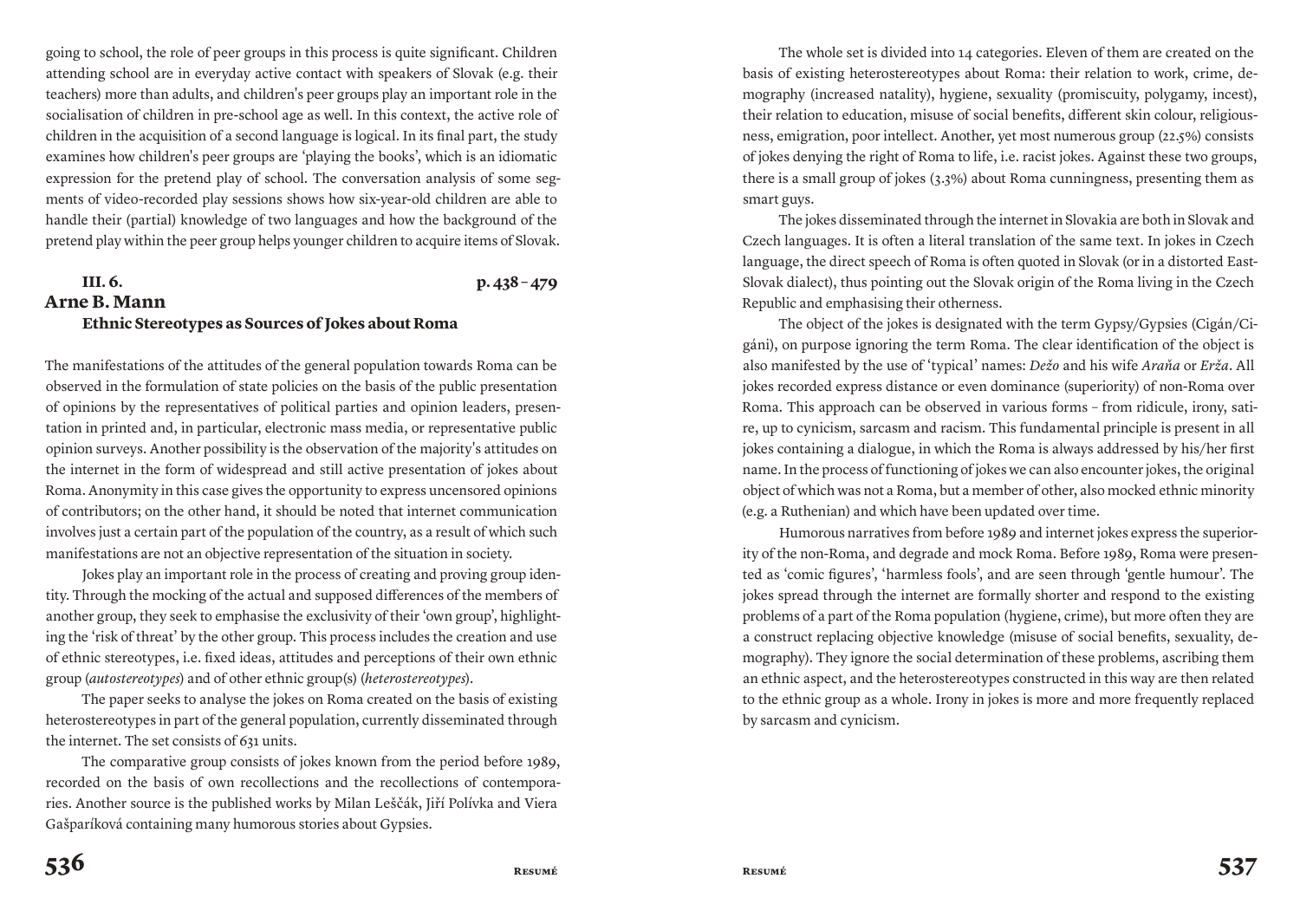#### **II. 4. p. 60 – 83 Elena Marushiakova & Vesselin Popov The impacts of  'Orientalism' in academia and policies on cohabitation between Roma and the majority society**

The article presents different approaches and methodological problems emerging in academic studies and policies which target Roma living in Eastern Europe or those who used to live in that region and, during different periods, left this region and resettled elsewhere. The paper presents some major problems (with no claims of completeness) arising from the socio-ideological paradigms, within which Roma have been placed for the past approximately 20 years of transition in Eastern Europe, crosscutting them with issues of  'Orientalism'.

Certainly, all countries in this region and their Romani communities are unique and have specific characteristics, but there are enough common features and models (both from the point of view of academic knowledge and supranational governments, national governments and NGO policies, programmes and projects), which enable us to examine the problem in a general and generalising way.

The starting point analysed in the article is linked to the definition of the target, or, in other words, to the definition of 'Who are the Roma?' A review of the terminological evolution in the publications of European institutions (in particular, of the Council of Europe and later of the European Commission) and documents of national governments or academic studies leads us to the conclusion that at the level of institutions it is not clear 'who are the Roma' not even at present, and the approach towards them is mostly within the frames of century-old stereotypes. Logically, a legitimate question arises – whether it is possible at all to successfully implement national and supranational policies, if they are based on strategies and programmes where it is not clear who is their main target.

The second point is related to the misunderstanding of the specific character of existence of Roma communities. The Roma communities in Eastern Europe are not a hermetically isolated and self-sufficient social and cultural system. They have always existed at least in 'two dimensions', or in two coordinate plans – both as a separate community and as a society (in particular, as its ethnically-based integral part within the respective nation-state). The failure to comprehend the essence of the 'community-society' distinction and interconnection results in incorporating the Romani communities within the frames of two basic paradigms, which can be summed up as *Marginalisation* – as a social layer of the society, and *Exoticisation* – as a separate community. In both cases we can speak about two interconnected research and policy paradigms, which stream from the prism of Orientalism.

We are of the opinion that the basic problem lays in the spirit of Orientalism, which leads to the misunderstanding of distinctiveness (but in no case of as uniqueness) of Roma as an ethno-social and ethno-cultural phenomenon. This Orientalist approach by the academia and in policies has a powerful impact on cohabitation between Roma and the general population. As a result, a conviction has been formed across Europe over time that the Roma represent a marginalised and poor population, living in third-world conditions, and are therefore exotic in a way. This is the reason why one of the prerequisites for most countries in the region in the context of the European Union accessions process was to implement active national policies addressing the problems of Roma, which has become practice in all respective countries. This gave rise to the origins of the concept of special privileges for Roma, which became the foundation on which mass anti-Gypsy attitudes and stereotypes were rethought and developed, until they firmly entered public consciousness and became the justification for all failures in the transition period in the new European realities. Thus, in an absurd manner, the best intentions to improve the situation of Roma led to the renaissance and transformation of century-old stereotypes about the Roma community as parasites, which formed the basis for their persecution in the Middle Ages in Western Europe and led in the end to the final solution applied by the Nazis during the World War II. Precisely this new stereotype largely influences the emergence and development of numerous overtly nationalistic and pro-nationalistic parties in the entire Central and South-Eastern European region in the last decade, and contributed to the strengthening of anti-European attitudes in the region.

On the basis of numerous examples, the article concludes that the 'Orientalism' in academia, policies and practice with regard to Roma is the major obstacle to an unproblematic cohabitation between Roma and the general population, and that the only way to improve such cohabitation is to introduce an equal, non-Orientalist approach towards them in policies, social practice and in academia.

#### **II. 6. p. 264 – 283 Eva Mazárová**

## *Ade, káj amen dživas***/'Here Where We Live' (on the Interpretation and Perception of Space by Roma from Gelnica through the Example of Selected Residential Units)**

The study represents a probe into the socio-spatial relations of two selected residential units inhabited by Roma (Romanies), located within the area of one city. This is a case study examining the relationship between 'Roma' and 'non-Roma' space in it, with an emphasis on analysing the impact of residential segregation (or separation)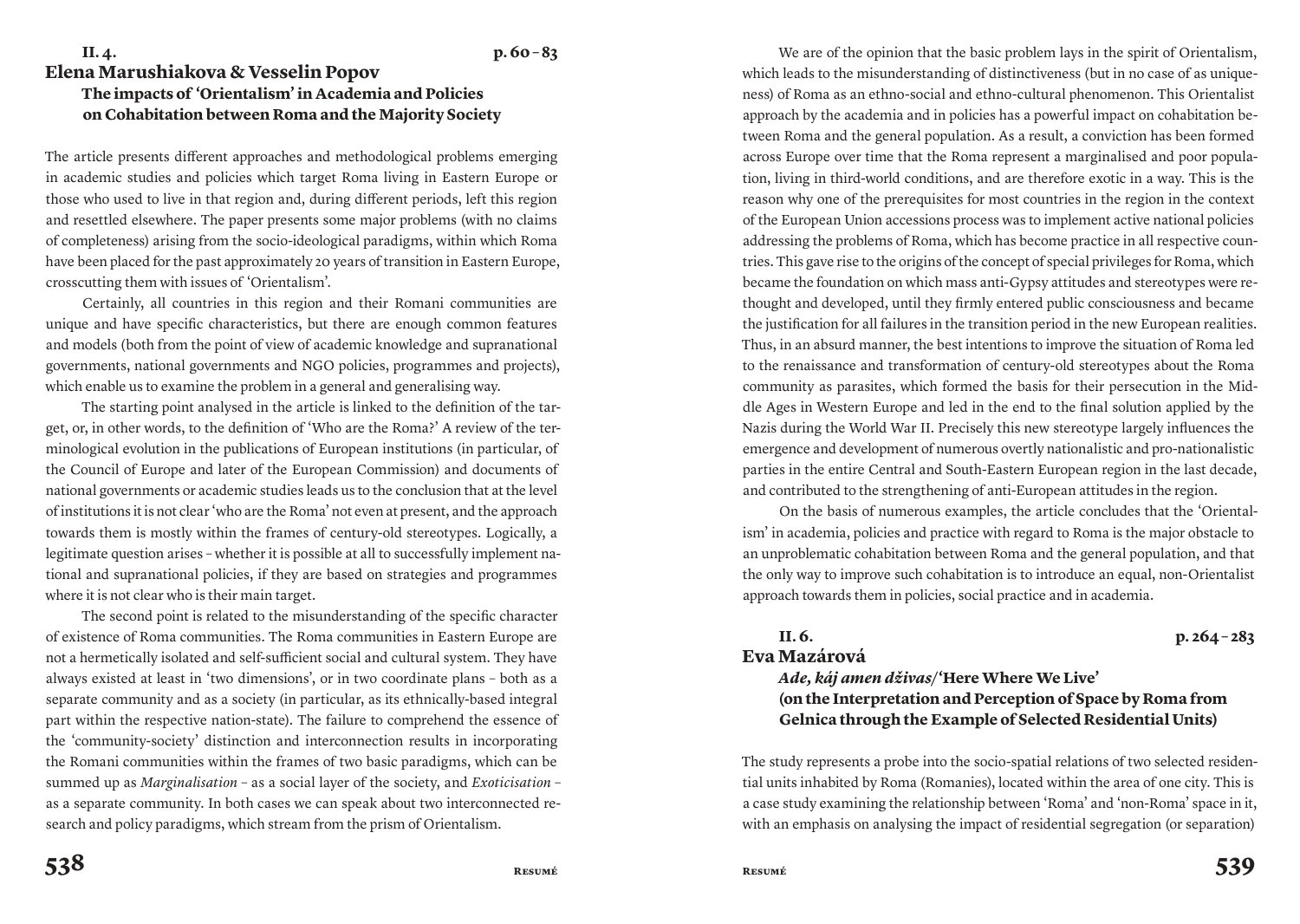on social interaction between minority and majority as the main topic of the whole publication.

Since I do not make the locality in the text anonymous, it would be difficult to conduct the research with the already rather abstract space parameter. In addition, the names of the residential units reflect the relationship of respondents to the location, which is essential for the research.

The article also addresses the classification, function, and assessment of the area quality in terms of Roma living in that location, and shows the opinion of respondents on profane space and its events. Of course, from the researcher's perspective (as outsider), such research can be carried out only with certain limitations and boundaries in terms of the analytical observation of emic views and stories (insider).

The work seeks to move beyond subjectivity boundaries to the perception of research subjects. It determines the *emic* character of the research. With the help of mental maps that reflect the 'lived space' of respondents, it is getting closer to their perspective of the place they live in. This material is valuable mostly for its subjective character (capturing the most essential and omitting the 'non-essential' from the respondent's point of view.) It is about approaching the framework in which informants grab 'their' space.

The term 'border' is understood in the paper as a spatial category, separating two 'material worlds' with different characteristics, which results from the reflection of spatial and social differentiations. The existence of the border enables the existence of not only a single community or a group, but also of antagonist communities or groups.

The facts outlined herein are reflected in the town realities, and these studies capture and scientifically analyse the space structures in which respondents move physically and mentally. The key experience is space classification by quality, reflexion, means of copying, and becoming familiar with.

#### **II. 4. p. 224 – 246**

**Alexander Mušinka & Kvetoslava Matlovičová** *The Atlas of Roma Communities in Slovakia 2013* **as a Variable Database for Analysing the Situation of Roma in Slovakia and Its Potential for Further Researches and Analyses**

This paper presents selected data from the recent nationwide research *Atlas of Roma Communities in Slovakia 2013* (hereinafter referred to as *'Atlas 2013'*). It is the most extensive research ever made in this area, and focuses on the monitoring of selected indicators on Roma communities. This paper is one of the first selected outputs of the research. The key findings and a short description of the research methodology form the content of the final publication published by the UNDP in 2014 (Mušinka et al., 2014).

The paper presents the methodological and factual limits of this extensive research. Given the wide range of data identified straight in the field, not all figures identified have identical informative value. To interpret the data correctly, it is necessary to take into account its heterogeneous nature. We also tackled the issue of identification of the target group; we hold the view that the division of quantitative data (or estimates) into 'official' and 'actual' is incorrect both in the lay and in the academic discourse, because the data is very often identical in terms of relevance in spite of having been obtained using different methodological approaches.

The research has a great analytical potential, and its results can help not only to better understand the situation of Roma in Slovakia, but can also serve as a principal database for further specialised and selective exploration. The mapping clearly highlights the different representations of Roma not only in the different Slovak regions, but, at a more detailed level, also in the different districts or municipalities. From among selected indicators, we focused on those which complete the methodological picture of the research, and are, to a certain degree, examples of the use of the different categories of obtained data.

Even though it is a generally known fact that the highest share of Roma can be found in the Regions of Prešov, Košice and Banská Bystrica, the data at the level of districts suggests that the share of Roma in the districts of these regions is geographically disproportional.

This research was for the first time exploring the size and territorial location of sub-ethnic Roma groups across Slovakia. Against lay opinions on the prevalence of Vlax Roma in the south of Slovakia, *Atlas 2013* clearly shows their presence in some districts only, primarily in the Western Slovak region. The maps annex also shows the presence of Vlax Roma in the northern districts. The estimated share of Vlax Roma is min. 3.54% of the total number of Roma in Slovakia.

As for economic activities, the data clearly shows that Roma are economically active in all regions, and the quantitative share of economically active Roma in Slovakia, in principle, copies their regional representation. The data concerning quantitative estimates of the numbers of unemployed Roma or the numbers of Roma having worked abroad for longer periods of time can be interpreted in a similar way.

*Atlas 2013* also shows the very low education level of the Roma population and the poor share of Roma in people with secondary and tertiary education in different regions. What is positive is the fact that Roma with higher education can be found within Roma communities all over Slovakia.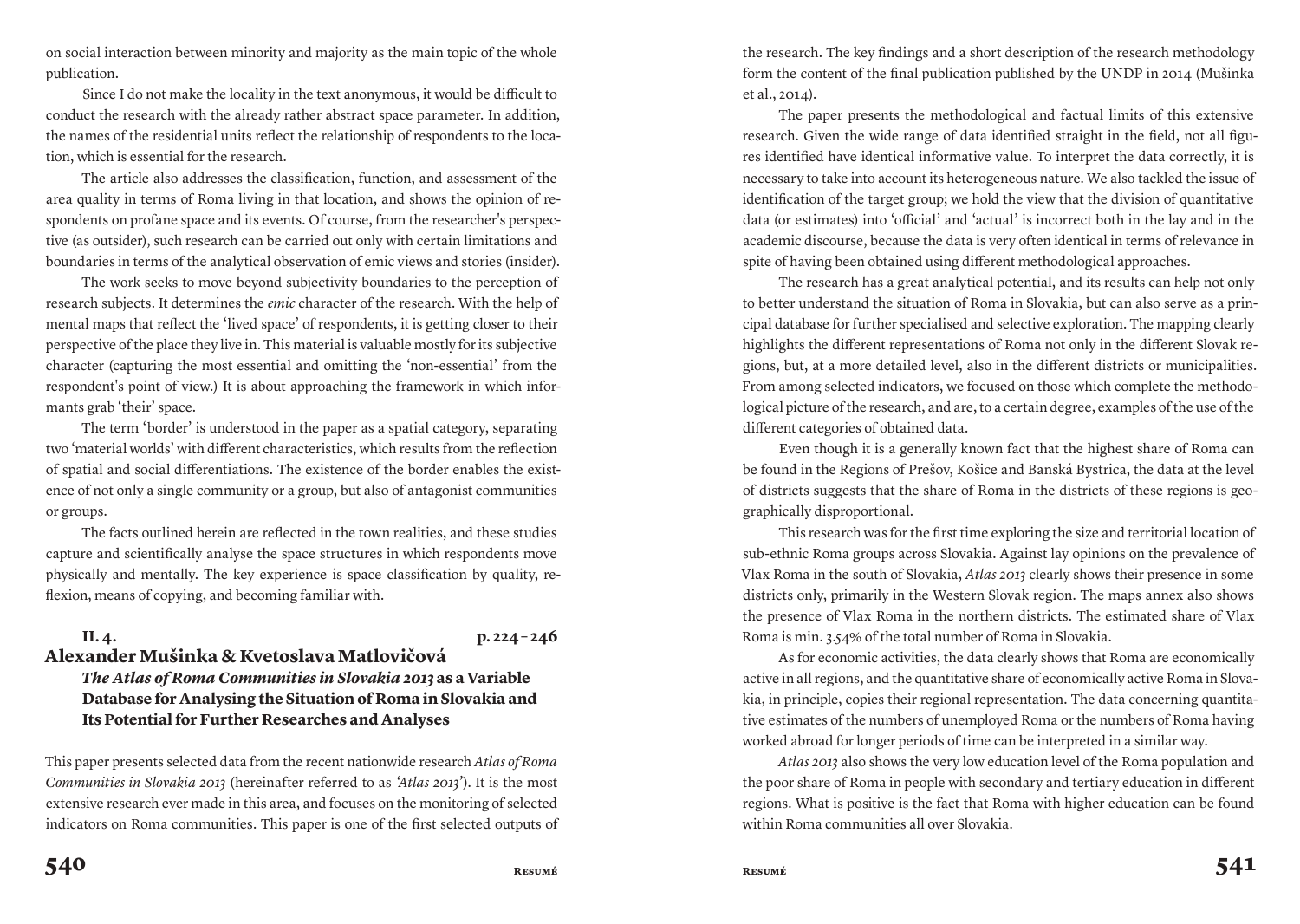#### **III. 5. p. 416 – 436 Zuzana Panczová The Images of a Jew and a Rom in the Humorous-Satirical Magazine** *Kocúr*

This paper deals with an analysis of the image of a Rom and a Jew in the humoroussatirical magazine *Kocúr* (1919 – 1945). This source contains various types of textual and visual materials – jokes, political cartoons, feature stories and glossaries. The theoretical basis of the analyses was in this case formed mainly by the concepts of group stereotypes and images as social constructs reflecting in a simplified way the ideas about the groups of 'ours' and 'the others' and about their mutual relations. From a certain perspective, Jews and Roma can be perceived as traditional representatives of excluded ethnic groups participating in the period of culminating anti-Semitism during World War II in Slovakia in the discourse division of society into 'white' (majority) and 'non-white' or 'black' (Roma and Jews). The images of these two ethnic groups also represent the symbols of social and moral inferiority, and served as discourse tools of repudiation. The analysis sought to observe and compare the most frequent attributes related to the images of Jews and Roma in different texts and illustrations. It can also be assumed that, by means of this source, it is possible to study the contemporary visual and discourse characteristics of selfidentification of a group as 'us' against the group 'not us' (which includes 'traitors', 'defectors' or 'bastards'). Frequent attributes in the images of others are, for example, those which express their (apparently inherent) inferiority. This is confirmed in the attributes of Roma as liars and poor men defending themselves against "lords", while the attributes typical for the image of Jews include dirt, bad smell and transmission of parasites. These attributes relate not only to the image of poor Jews (in particular, the Jews of Halič), but also to the representatives of the middle class. This implies an image of Jews linked rather to the category of nature than that of culture, where not even their money or education would be enough to get them to the (civilisational) level of the majority. The war and the accompanying official government propaganda brought a significant change by shifting the focus on the identification of the 'enemy' that threatens the majority. There is an apparent difference in the given source after 1939 both in the extent and the type of such attributes: while Jews as the arch-enemies of the nation calculate with power in society and are directly present in the environment of power execution, Roma are always depicted as mostly comical, though inferior figures in society, representing a threat only in the thoughts of the manipulated mob.

## **III. 7. p. 480 – 522 Tatiana Podolinská 'You're a Rom and You Can Be Whoever You Wish to Be!' Redefinition of** *Romipen* **in the Pentecostal Pastoral Discourse**

The paper deals with the research of the ways of redefining the *romipen* (Romahood) category by means of a comparative analysis of conversion and pastoral narratives in three Pentecostal denominations which are active among the Roma in Slovakia: the Word of Life movement in Plavecký Štvrtok, the Maranata Christian mission in Rudňany, and the St. Paul's Community within the Greek-Catholic Church in Čičava. The discoursive analysis is based on the current theoretical discussion in ethnology (the *social field concept*, *habitus*, *imagined community*, *identification*) and social theory (concept of *solid*, *fluid* and *ultra-modernity*). The author points out the forced *ethnicisation* of the categories of *romipen*, Rom and Roma nation not only at the level of the practical discourse, but also at the level of the scientific discourse. From this point of view, the *traditional* type of *ethnicity* (based on traditional definitions of the nation) is often intentionally over-communicated. Likewise, we can encounter intentional under-communication of this topic. Both *ethnicisation* (excessive accentuation of the ethnic perspective) and *de-ethnicisation* (its intentional suppression) usually serve as practical (political) tools for an objective fixing of the unfavourable or unequal position of this ethnic minority not only within particular ethno-national European countries, but also at the supra-national – European level.

The comparative analysis of the practical ways of construction of the various forms of *romipen* within the Pentecostal pastoral discourses of three selected denominations has shown that it is constructed as a *category of practice*, which is intentionally ethnically *emptied* to a large extent and creatively filled with specific content according to the life goals and paths of concrete users either at the individual level or at the community level in line with the creed of good, moral, useful and decent life [of a Christian = human = Rom]. Those *re-borns* create a group of individuals grouped around an integral intermediary – God, thus forming a specific category – (global) *God's people*, *God's nation*.

In spite of the strong trans-social and trans-ethnic discourse, according to which believers should lose the reason for taking into account the emic social intergroup stratifications, they still remain *ethnically* and *socially sensitive*. An important change in this context is, however, that the previous paradigm Roma *versus* Others turns after conversion into the paradigm Roma *alongside* Others. This fundamentally changes the positional way of defining themselves in relation to others. The *New Rom* is primarily the negation of the *Old Rom*, not of the *Gadjo*.